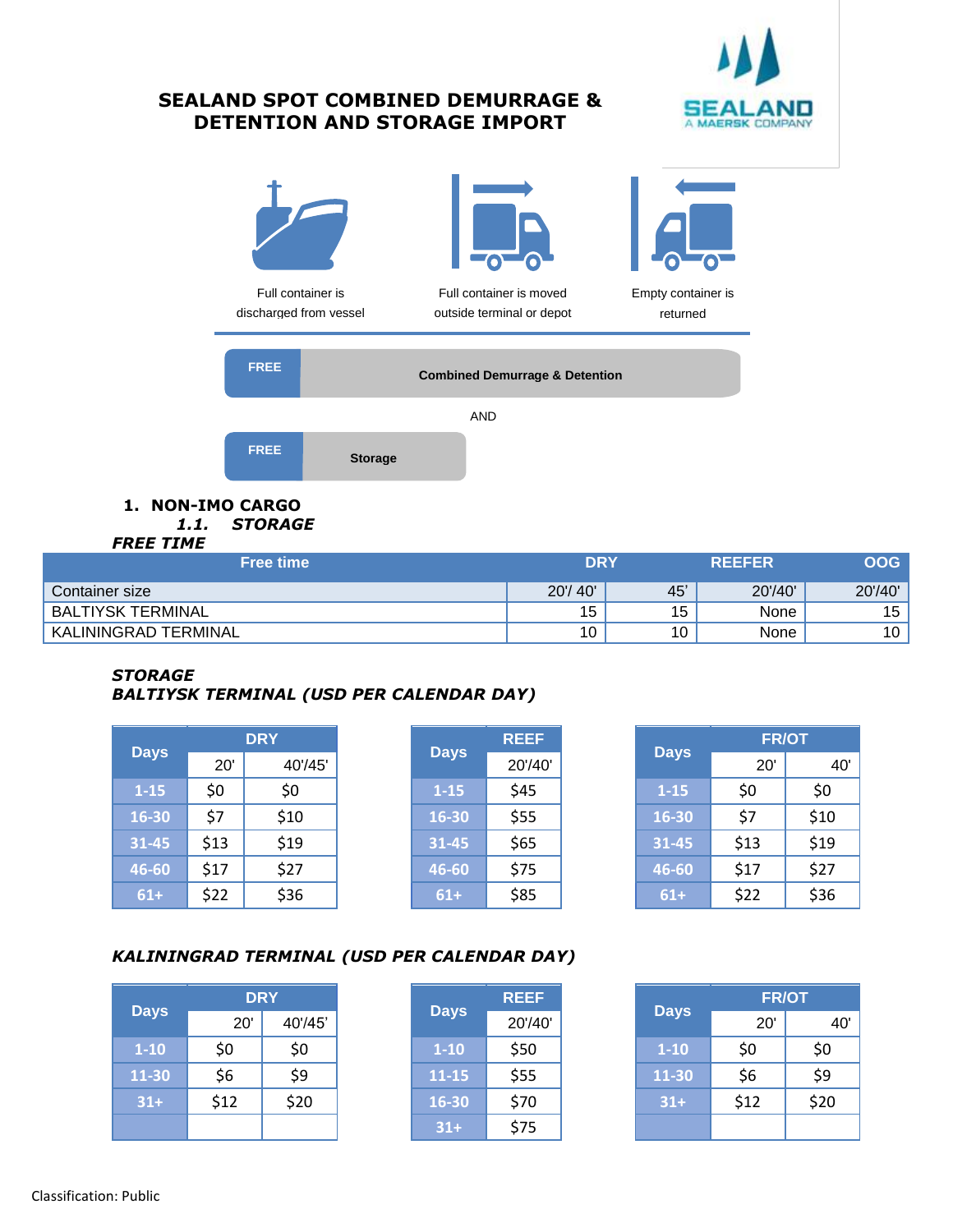

## *1.2. COMBINED DEMURRAGE & DETENTION*

| <b>Free time</b>         | <b>DRY</b> |     | <b>REEFER</b> | <b>OOG</b> |
|--------------------------|------------|-----|---------------|------------|
| Container size           | 20'/40'    | 45' | 20'/40'       | 20'/40'    |
| <b>BALTIYSK TERMINAL</b> |            |     |               |            |
| KALININGRAD TERMINAL     |            |     |               |            |

## *BALTIYSK and KALININGRAD TERMINAL (USD PER CALENDAR DAY)*

|             | <b>DRY</b> | <b>REEF</b><br><b>Days</b> |         | <b>Days</b> | <b>FR/OT</b> |      |       |
|-------------|------------|----------------------------|---------|-------------|--------------|------|-------|
| <b>Days</b> | 20'        | 40'                        |         | 20'/40'     |              | 20'  | 40'   |
| $1 - 7$     | \$0        | \$0                        | $1-3$   | \$0         | $1 - 7$      | \$0  | \$0   |
| $8 - 12$    | \$15       | \$30                       | $4 - 7$ | \$110       | $8 - 12$     | \$20 | \$40  |
| 13-30       | \$25       | \$50                       | $8+$    | \$220       | 13-30        | \$33 | \$67  |
| $31+$       | \$50       | \$100                      |         |             | $31+$        | \$67 | \$133 |

#### *Sealand Spot is not availiable for IMO cargo.*

# *You can also check terms on quote page*

*Click the button "Show details" and you can download the Detention & Demurrage terms.*



*If you want to search for destination DnD, please choose the sheet 'Import'; if origin – Export.*

*If country is missed in the list – refer to the local DnD information on sealamdmaersk.com.*